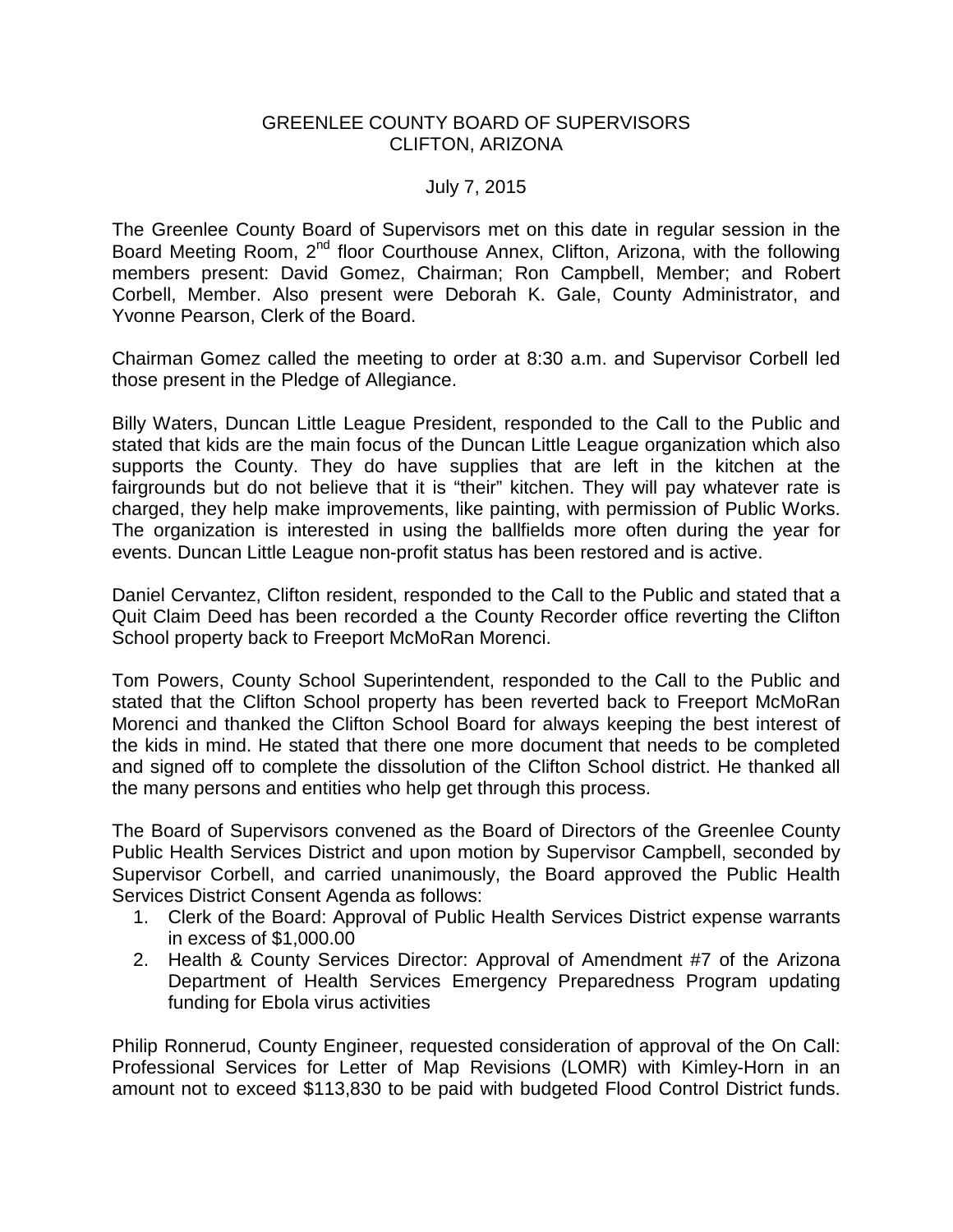BOARD OF SUPERVISORS MINUTES JULY 7, 2015 Page **2** of **7**

He stated that this is for the  $2^{nd}$  study of Letter of Map Revisions (LOMR) regarding Flood Plains, to determine specific 100 year flood hazard areas. The study will also assist in moving property out of Flood Plain categories which will help homeowners obtain a reduction in home insurance premiums. The focus area of the study is the Apache Grove area. Upon motion by Supervisor Corbell, seconded by Supervisor Campbell, and carried unanimously, the Board approved the request as presented.

Carol Telles, Clifton Ranger, Apache-Sitgreaves National Forest, updated the Board on the following forest activities:

- There has been good rain activity causing good green grass to grow.
- Only 2 fires have occurred. Both were trees struck by lightning burning approximately 2 acres.
- A 10 man fire crew has been dispatched to Alaska due to no acitivity.
- Hazard tree removal has been done in the Black Jack Campgrounds to alleviate falling dangers
- Pedestal grills are being installed in several dispersed camping areas
- The new Deputy Forest Supervisor, Wendy Haskins, will begin duties in the Springerville Office in September.
- The Record of Decision for Forest Plan is expected soon and implementation will begin as soon as it is received.
- The Travel Management Rule (TMR) will moving to the forefront and will begin moving forward in 2016.

The Board thanked Ms. Telles for the update.

Karen Soohy, County Librarian, presented the Library Report and update to the Board. She thanked the Board for their continued support. She reported the following:

- The Greenlee County Library System received \$45,750.00 in grants last year which was used for projects including the new Library website and a Childhood Center in the Clifton Library.
- As of May 2015 the Clifton Library has been approved as a GED testing site for Greenlee County citizens.
- The Dolly Parton Imagination Library Program has served 991 children in Greenlee County, ages  $0 - 5$ , since the program began. Currently there are 465 children enrolled.
- The Library has several free electronic services available to the public which is accessible by logging into the Library website. Ancestry data base is free for use to search ancestry at the Libraries. A free database service is highlighted each month in the Greenlee County Clarion.
- The state AZ One Book program has been changed to an eBook format and focusses on recognizing local authors. One of the authors, from Scottsdale,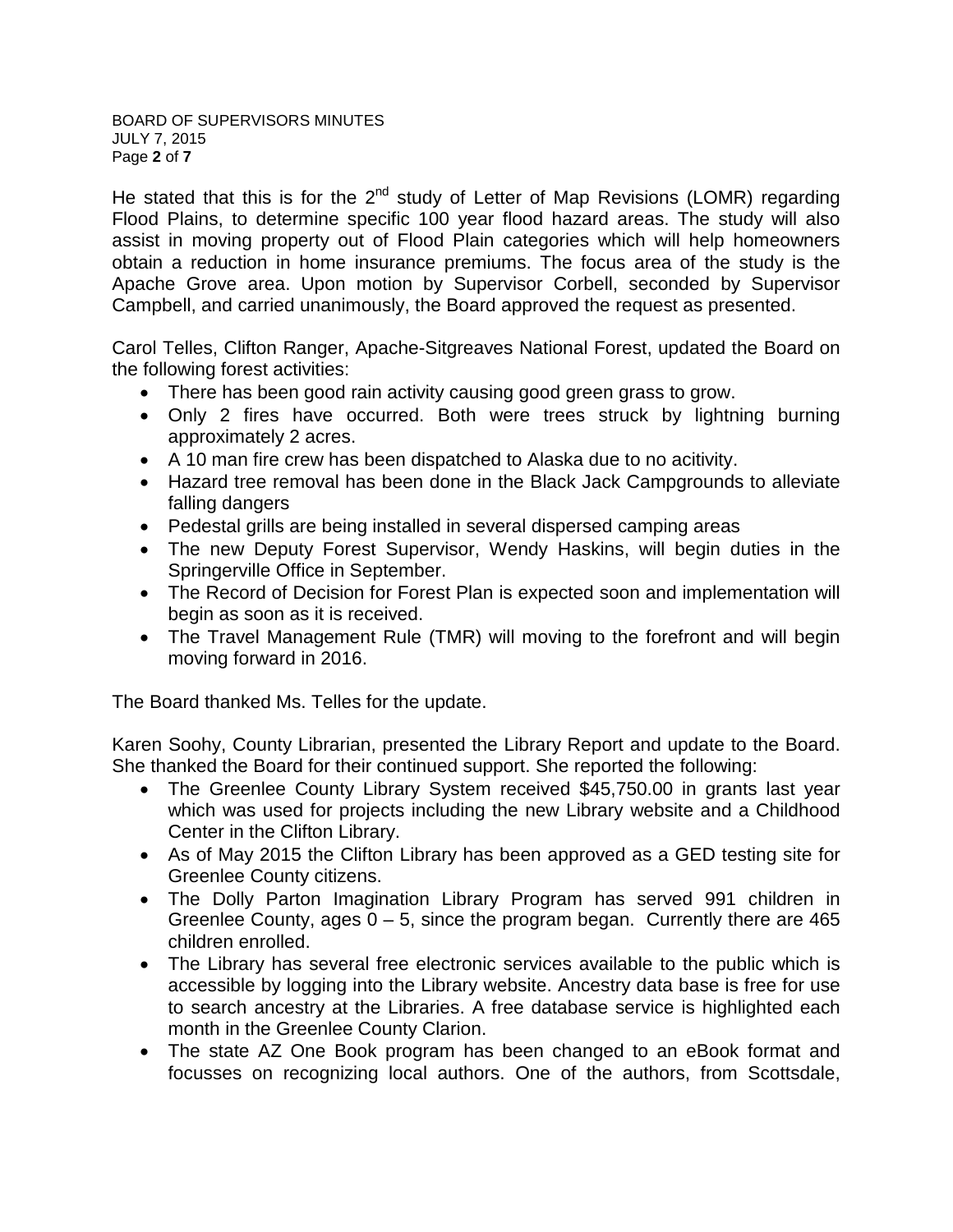came to the  $4<sup>th</sup>$  grade Morenci class and talked to the children about how to write a book.

- Clifton, Duncan and Blue Libraries participated in the "Books on a Blanket" program challenge to promote literacy. Blankets and children's books were donated to the Duncan Head Start, and school children. Greenlee County libraries were the first in Arizona to participate.
- Promotional items, book marks and magnets, were created with information on the GreenleeCountyHistory.org website being developed to preserve the history of Greenlee County.

Chairman Gomez thanked Ms. Soohy for her energy and dedication to Greenlee County.

Ms. Gale reviewed a power point presentation regarding the fiscal year 2015-16 Tentative Budget which included information regarding assessed valuation, tax rate comparisons, and budget schedules.

Supervisor Campbell moved to adopt the fiscal year 2015-2016 Greenlee County Tentative Budget in the General Fund amount of \$12,427,243 and the total budget in the amount of \$24,114,602. This includes the budgets for the Flood Control District in the amount of \$175,000, the Public Health Services District budget in the amount of \$2,005,636, the Capital Improvement Plan, Fund Balance Policy and includes provision to pre-pay the contributions for deputy retirement to the Public Safety Personnel Retirement System. Supervisor Corbell, seconded and the motion carried unanimously.

## **RESOLUTION FOR THE ADOPTION OF THE TENTATIVE BUDGET FISCAL YEAR 2015-2016**

**WHEREAS,** in accordance with the provisions of Title 42, Chapter 17, Articles 1-5, Arizona Revised Statute, (A.R.S.), the Board of Supervisors do make an estimate of the different amounts required to meet the public expenditures for the ensuing year, also an estimate of revenues from sources other than direct taxation, and the amount to be raised by taxation upon real and personal property of Greenlee County, and

**WHEREAS,** in accordance with said chapter of said title, and following due public notice, the Board will meet on August 3, 2015, at which meeting any taxpayer is privileged to appear and be heard in favor of or against any of the proposed expenditures or tax levies, and

**WHEREAS,** it appears that publication will be duly made as required by law, of said estimates together with a notice that the Board will meet on August 17, 2015, at the Office of the Board for the purpose of hearing taxpayers and making tax levies as set forth in said estimates, and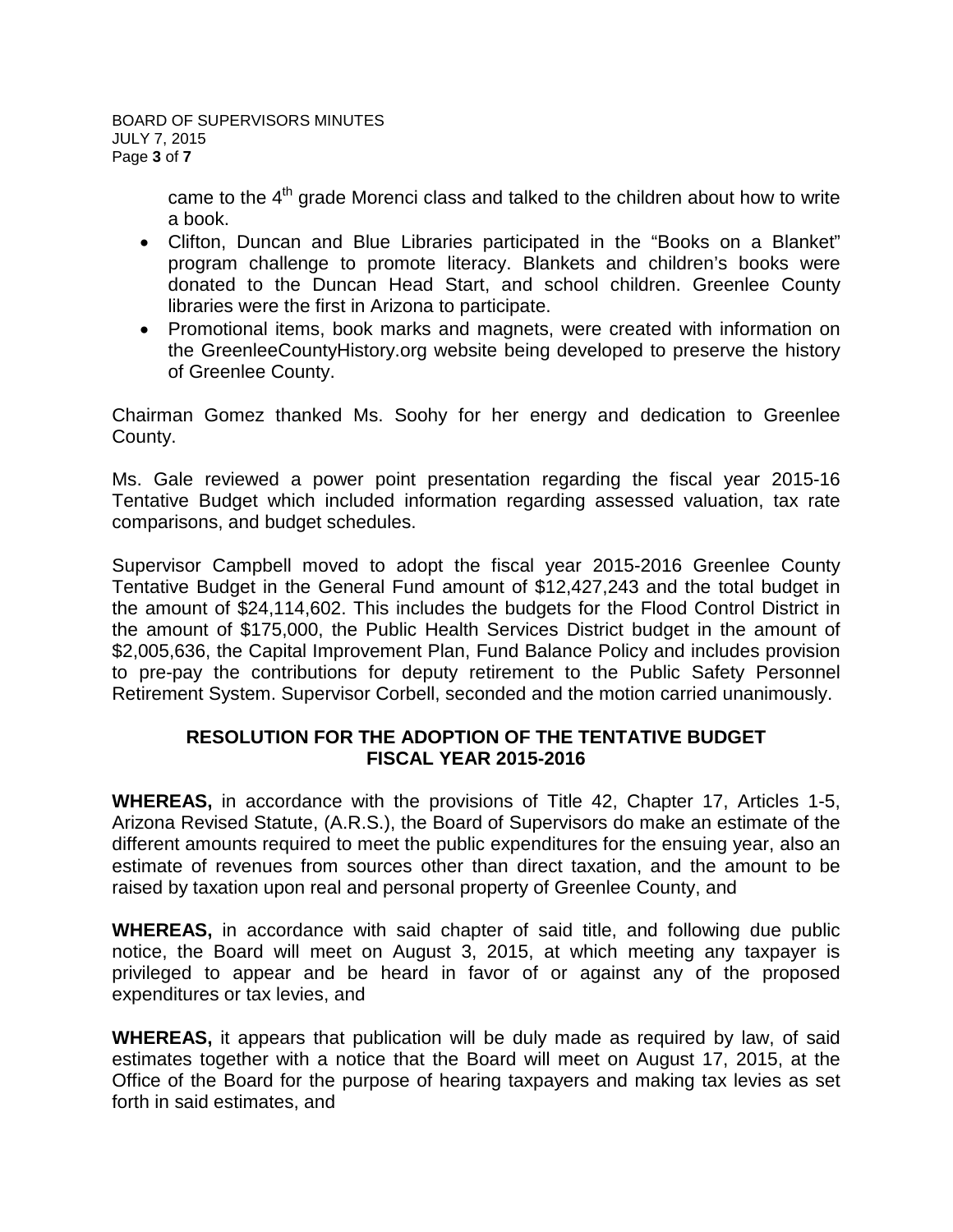BOARD OF SUPERVISORS MINUTES JULY 7, 2015 Page **4** of **7**

**WHEREAS,** it appears that the sums to be raised by taxation, as specified therein, do not in the aggregate amount exceed that amount as computed in A.R.S. 42-17051(A);

**NOW, THEREFORE, BE IT RESOLVED,** that the said estimates of revenue and expenditures/expenses shown on the accompanying schedules as now increased, reduced or changed are hereby adopted as the tentative budget of Greenlee County for the Fiscal Year 2015-2016.

**PASSED AND ADOPTED** BY THE GREENLEE COUNTY BOARD OF SUPERVISORS, THIS 7th DAY OF JULY, 2015.

APPROVED: /s/ David Gomez, Chairman

ATTEST: /s/ Yvonne Pearson, Clerk of the Board

Ákos Kovach, Economic Development Coordinator, presented a list of accomplishments and duties since he started working for Greenlee County. He updated the Board on the following upcoming events:

- $\bullet$  3<sup>rd</sup> Mud Drag of the series is on July 25<sup>th</sup>
- The Yarborough Band will be performing at the Fairgrounds on August  $8<sup>th</sup>$
- The Greenlee County Fair is September  $17<sup>th</sup>$  through  $20<sup>th</sup>$
- The Hill Climb Event in Clifton is scheduled for the Labor Day weekend

Chairman Gomez thanked everyone for their efforts and stated that he believes that the County is on the right path to improve and utilize the Fairgrounds to include Greenlee County as a whole.

Philip Ronnerud, County Engineer, requested consideration of approval of Amendment #2 of the Fairgrounds Road Waterline Planning and Design Project with Souder, Miller & Associates for Construction Administration in the amount of \$3,000.00 to be paid with budgeted Capital Improvement funds. He stated that the project is taking longer than anticipated causing an increase in the budget but that there are cuts in other areas of the budget which will keep the overall budget on track. Upon motion by Supervisor Campbell, seconded by Supervisor Corbell, and carried unanimously, the Board approved the request as presented.

Ms. Gale requested consideration of approval of the distribution of Secure Rural Schools funds stating that on March 24, 2015, the county received \$40,977.37 in Secure Rural Schools funds. The amount was based on the old 25% formula because Congress had not reauthorized the Secure Rural Schools payments and therefore, the amounts calculated were based on the original formula for timber harvesting. Subsequent to that distribution, Congress did pass a two year extension of the Secure Rural Schools funding and advised that the county would receive additional funds. On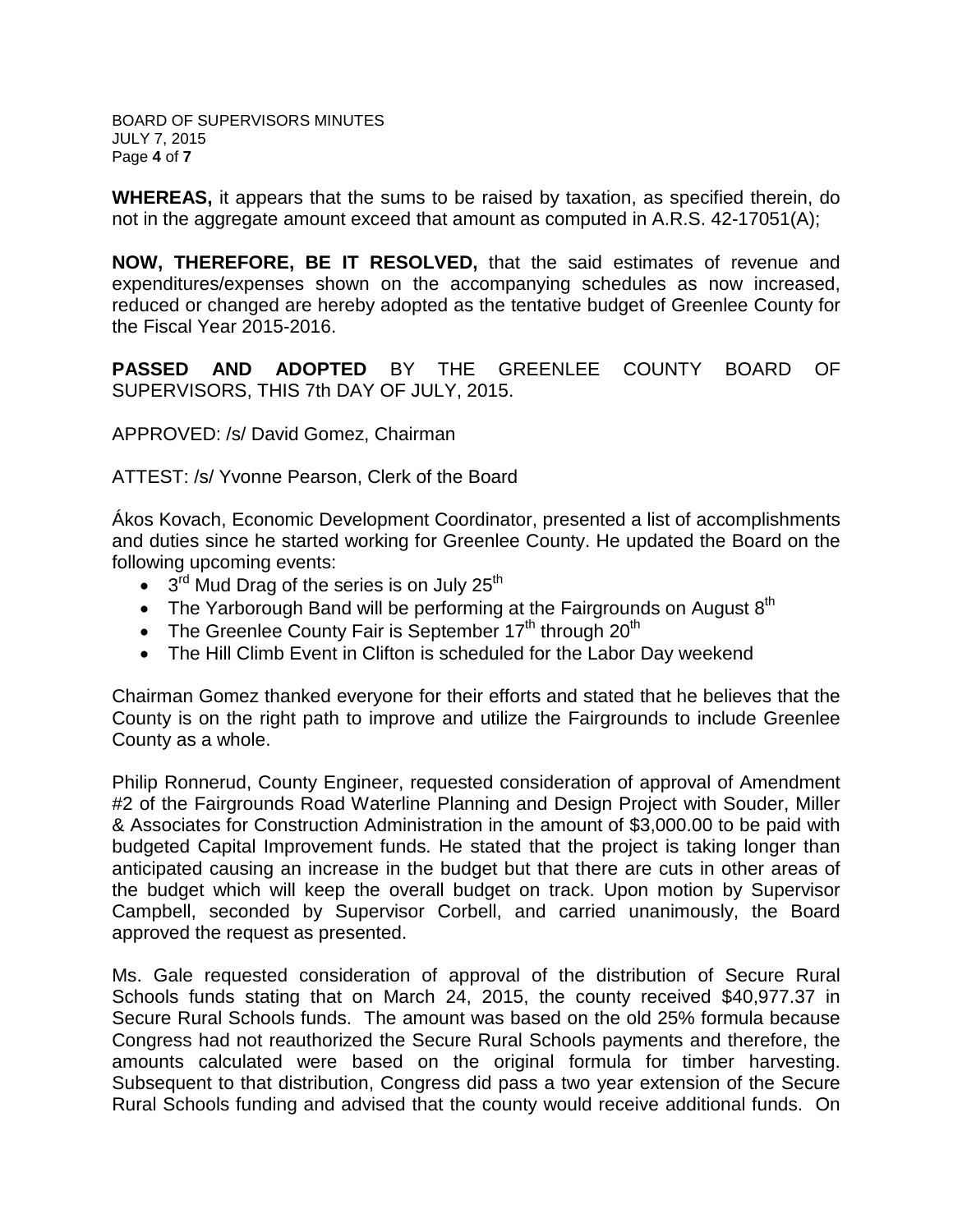June 30, 2015, the county received \$626,635.24 in Secure Rural Schools funds. This amount reflects the following:

• The calculation was for the total amount due under the Secure Rural Schools formula minus the offsets for PILT payments and the \$40,977.37 we had originally received under the old formula. It also was minus the Title II 15% amount that is set aside for forest projects.

On June 30, 2015, the Board gave direction to distribute the Secure Rural Schools funds received that day in the amount of \$626,635.24 as previously determined.

The total amount distributed to each of the entities is as follows:

|                                        | 3/24/2015   | 6/30/15                        | TOTAL |
|----------------------------------------|-------------|--------------------------------|-------|
| Greenlee County Accommodation School   | \$18,000.00 | \$200,000.00 \$218,000.00      |       |
| Eagle School District                  | \$0         | $$5,000.00 \text{ } $5,000.00$ |       |
| <b>Blue School District</b>            | \$18,000.00 | \$22,000.00 \$40,000.00        |       |
| <b>Morenci School District</b>         | SO.         | \$ 85,890.00 \$ 85,890.00      |       |
| <b>Duncan School District</b>          | \$0         | $$18,722.61$ \$ 18,722.61      |       |
| <b>Greenlee County Road Department</b> | \$4,977.37  | \$295,022.63 \$300,000.00      |       |

Upon motion by Supervisor Campbell, seconded by Supervisor Corbell, and carried unanimously, the Board approved the distribution of the Secure Rural Schools funds as presented.

Ms. Gale reported the following:

- The County Supervisors Association is beginning the process of compiling issues to be considered for the legislature
- The federal government is still working on their budget
- Secure Rural Schools funding is authorized for one more year
- Reauthorization of Payment in Lieu of Taxes is still being worked on

The Calendar of Events was reviewed.

Upon motion by Supervisor Campbell, seconded by Supervisor Corbell, and carried unanimously, item A of the Consent Agenda was tabled and items B – J were approved as follows:

- A. Clerk of the Board: Approval of minutes to previous meetings 06/16/15; 06/26/15; 06/30/15
- B. Clerk of the Board: Approval of expense warrants in excess of \$1,000.00 Vouchers: 1075; 1076; 1077; 1079; 1080; 1083; 1084; 1000
- C. Clerk of the Board: Adoption of Resolution 15-07-01 authorizing the Treasurer to invest and reinvest all monies as authorized by law for fiscal year beginning July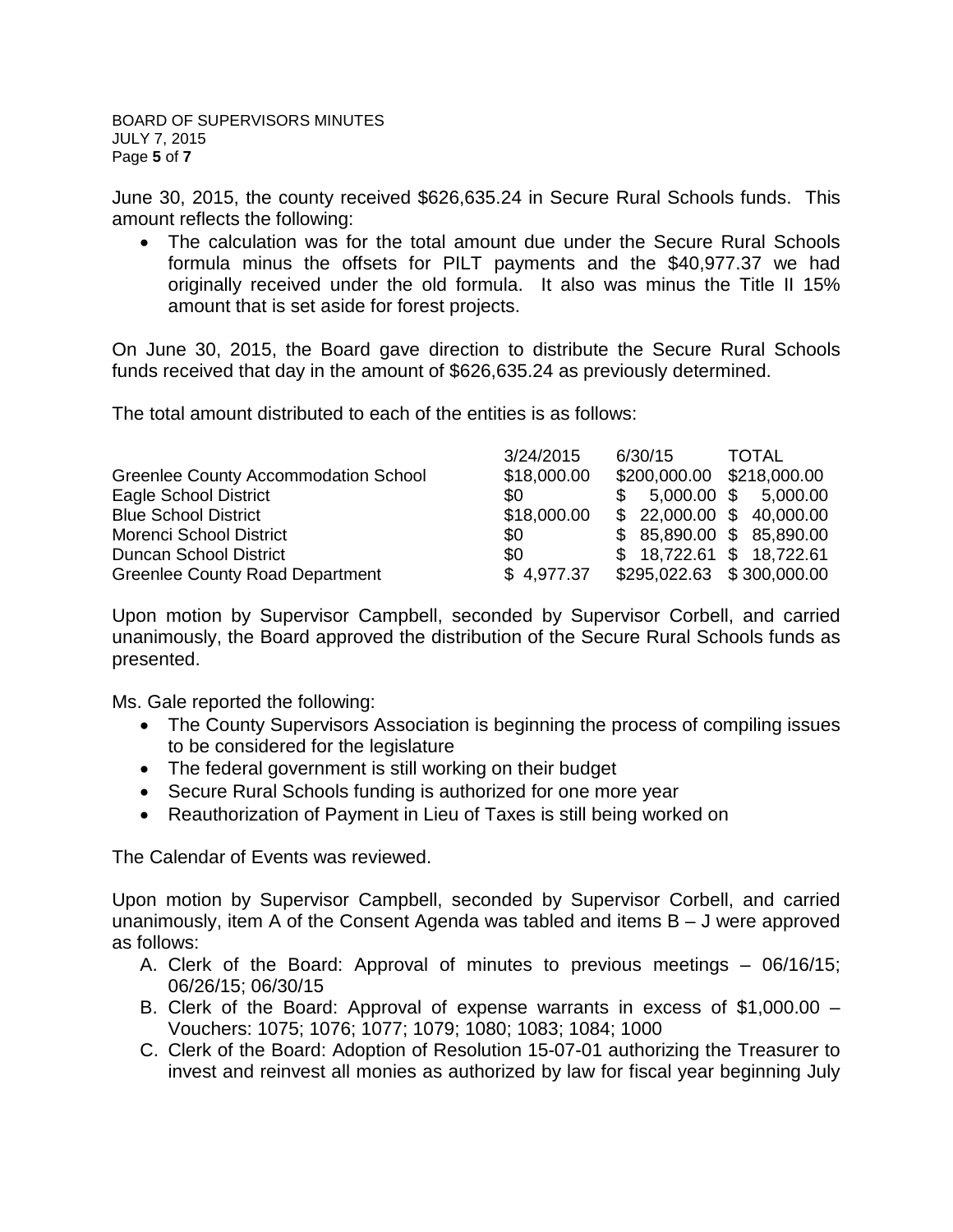1, 2015 and ending on June 30, 2016 pursuant to Arizona Revised Statutes §35- 327.G

- D. Clerk of the Board: Adoption of Resolution 15-06-03 authorizing a new checking account with National Bank of Arizona for the Greenlee County Eventbrite Account.
- E. Superior Court Judge: Approval of Indigent Representation Contracts for fiscal year 2015-16 for: Carolyn Clark; Daisy Flores; Rebecca Johnson; Josi Lopez; Michael Peterson; Christopher Stavris; Jeremy Waite
- F. County Attorney: Approval of the fiscal year 2015-16 Arizona Criminal Justice Commission Crime Victim Compensation Program Grant Agreement
- G. Clerk of the Board: Approval of the Greenlee County Medical Flexible Spending Account Plan Document and Summary Plan Description
- H. Clerk of the Board: Approval of the Greenlee County Limited Purpose Medical Flexible Spending Account Plan Document and Summary Plan Description
- I. Clerk of the Board: Approval of the Greenlee County Dependent Care Flexible Spending Account Plan Document and Summary Plan Description
- J. Economic Development Coordinator: Appointment of Jennifer Sherlock to the Greenlee County Fair & Racing Commission

Supervisor Corbell reported the following:

A. He attended a meeting with Representative Fenchem regarding drafting a bill dealing with county transfer of lands. He stated that citizens in the southern part of Apache County want to sever, split or create a new county or join another county. The draft bill is based on a bill that was presented by Representative Harper in 2010 which would allow a given portion of a county and population to vote to split a county. The law currently requires the majority vote of the entire county to approve a split. He stated that the new bill would allow a given area and population the ability to split. He added that consideration was given regarding debt, land mass, and school district bonds, and that wording it trying to be drafted to see if it will even go and that this is the update of this preliminary meeting. He will bring updates as they develop.

Susan Breen, Clifton resident, requested to speak to this item. She stated that she has live in Greenlee County since 1983, thinks this county is fantastic and runs very well. She understands that Apache County has problems and is not ran so well and she sees no benefit for Greenlee County to take on another county's problems. She asked why would we acquire parts of another county and also asked if there is a draft of the proposed bill. Ms. Breen asked that if they are not wanting to join with Greenlee County then why are we involved and what is the benefit to Greenlee County. She expressed that she feels that she represents a lot of people who don't know about this and that she is completely 100% opposed to the idea.